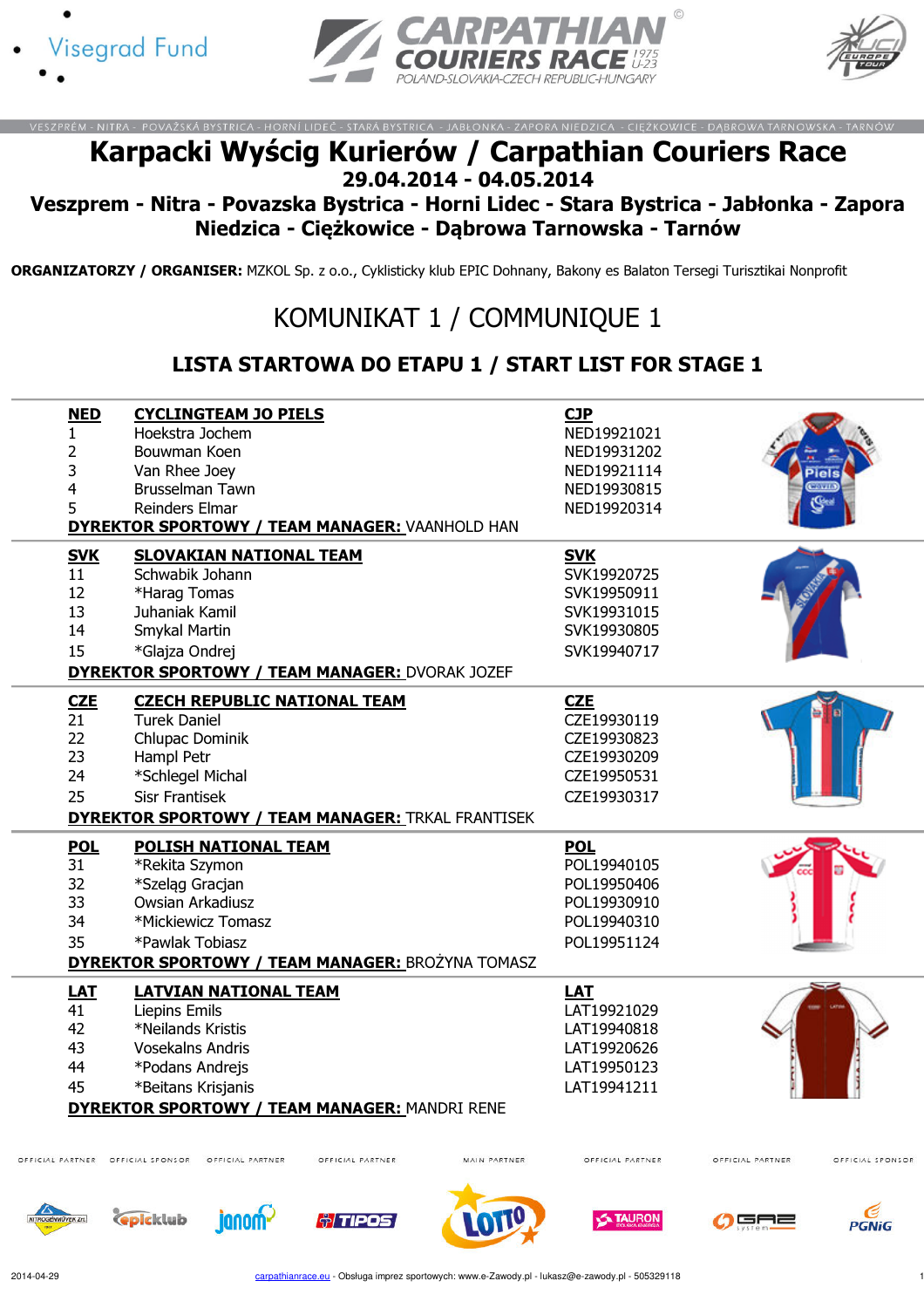





| <b>BLR</b>               | VESZPRÉM - NITRA - POVAŽSKÁ BYSTRICA - HORNÍ LIDEČ - STARÁ BYSTRICA - JABŁONKA - ZAPORA NIEDZICA - CIĘŻKOWICE - DĄBROWA TARNOWSKA - TARNÓW<br><b>BELARUSSIAN NATIONAL TEAM</b> | <b>BLR</b>                       |                                      |
|--------------------------|--------------------------------------------------------------------------------------------------------------------------------------------------------------------------------|----------------------------------|--------------------------------------|
|                          |                                                                                                                                                                                |                                  |                                      |
| 51                       | *Harakhavik Uladzmir                                                                                                                                                           | BLR19950121                      |                                      |
| 52                       | *Shumov nikolai                                                                                                                                                                | BLR19940216                      |                                      |
| 53                       | *Strokav Vasili                                                                                                                                                                | BLR19951009                      |                                      |
| 54                       | *Baravik Valiantsin                                                                                                                                                            | BLR19951210                      |                                      |
| 55                       | Padaliak Pavel                                                                                                                                                                 | BLR19921119                      |                                      |
|                          |                                                                                                                                                                                |                                  |                                      |
|                          | <b>DYREKTOR SPORTOWY / TEAM MANAGER: TSIKHANAU ALIAKSEI</b>                                                                                                                    |                                  |                                      |
| <b>UKR</b>               | <b>UKRAINIAN NATIONAL TEAM</b>                                                                                                                                                 | <b>UKR</b>                       |                                      |
| 71                       | *Gladysh Roman                                                                                                                                                                 | UKR19951012                      |                                      |
| 72                       | *Kreminskyi Vladyslav                                                                                                                                                          | UKR19950302                      |                                      |
| 73                       | *Lutsyshyn Roman                                                                                                                                                               | UKR19941113                      |                                      |
| 74                       | Shevtchuk Roman                                                                                                                                                                |                                  |                                      |
|                          |                                                                                                                                                                                | UKR19930909                      |                                      |
| 75                       | *Polyakov Kuriy                                                                                                                                                                | UKR19950417                      |                                      |
|                          | <b>DYREKTOR SPORTOWY / TEAM MANAGER: SKUBA MYKOLA</b>                                                                                                                          |                                  |                                      |
|                          | <b>SERBIAN NATIONAL TEAM</b>                                                                                                                                                   |                                  |                                      |
| <b>SRB</b>               |                                                                                                                                                                                | <b>SRB</b>                       |                                      |
| 81                       | *Borisavljevic Milos                                                                                                                                                           | SRB19940309                      |                                      |
| 82                       | Danilovic Marko                                                                                                                                                                | SRB19930423                      |                                      |
| 83                       | *Stefanovic Stefan                                                                                                                                                             | SRB19940506                      |                                      |
| 84                       | *Polumirac Marko                                                                                                                                                               | SRB19940102                      |                                      |
| 85                       | *Miladinovic Milos                                                                                                                                                             | SRB19950805                      |                                      |
|                          | <b>DYREKTOR SPORTOWY / TEAM MANAGER: PROKIC PREDRAG</b>                                                                                                                        |                                  |                                      |
|                          |                                                                                                                                                                                |                                  |                                      |
| <b>RUS</b>               | <b>RUSSIAN NATIONAL TEAM</b>                                                                                                                                                   | <b>RUS</b>                       |                                      |
| 91                       | *Rozin Sergei                                                                                                                                                                  | RUS19950105                      |                                      |
| 92                       | *Stepanov Aleksandr                                                                                                                                                            | RUS19940704                      |                                      |
| 93                       | Shaymuratov Artur                                                                                                                                                              | RUS19930713                      |                                      |
| 94                       | *Chirkov Ilia                                                                                                                                                                  | RUS19950120                      |                                      |
| 95                       | *Nemykin Danil                                                                                                                                                                 | RUS19950313                      |                                      |
|                          |                                                                                                                                                                                |                                  |                                      |
|                          |                                                                                                                                                                                |                                  |                                      |
|                          | <b>DYREKTOR SPORTOWY / TEAM MANAGER: LIKHACHEV VLADIMIR</b>                                                                                                                    |                                  |                                      |
| <b>BEL</b>               | <b>WALLONIAN REGIONAL TEAM</b>                                                                                                                                                 | <b>WAL</b>                       |                                      |
| 101                      | Carnevali Jean-Albert                                                                                                                                                          | BEL19930919                      |                                      |
|                          |                                                                                                                                                                                |                                  |                                      |
| 102                      | Convens Louis                                                                                                                                                                  | BEL19931205                      |                                      |
| 103                      | Vekeman Maxime                                                                                                                                                                 | BEL19930914                      |                                      |
| 104                      | Wastyn Emiel                                                                                                                                                                   | BEL19920101                      |                                      |
| 105                      | Touquet Joren                                                                                                                                                                  | BEL19930128                      |                                      |
|                          | <b>DYREKTOR SPORTOWY / TEAM MANAGER: MARS LAURENT</b>                                                                                                                          |                                  |                                      |
|                          |                                                                                                                                                                                |                                  |                                      |
| <b>UKR</b>               | <b>KIEV REGIONAL TEAM</b>                                                                                                                                                      | <b>KIV</b>                       |                                      |
| 111                      | Polikarpov Mokhailo                                                                                                                                                            | UKR19921118                      |                                      |
| 112                      | Skorenko Mykyta                                                                                                                                                                | UKR19930628                      | <b>SGERAY</b>                        |
| 113                      | <b>Buzyle Roman</b>                                                                                                                                                            | UKR19920928                      |                                      |
| 114                      | Malynivskyi Vasyl                                                                                                                                                              | UKR19921121                      |                                      |
| 115                      | Kasianov Oleksii                                                                                                                                                               | UKR19920222                      |                                      |
|                          | <b>DYREKTOR SPORTOWY / TEAM MANAGER: SURALYOV MYKHAYLO</b>                                                                                                                     |                                  |                                      |
|                          |                                                                                                                                                                                |                                  |                                      |
| <b>HUN</b>               | <b>UTENSILNORD</b>                                                                                                                                                             | <b>UNA</b>                       |                                      |
| 131                      | Hollo Botond                                                                                                                                                                   | HUN19920417                      | <b>LCEnsk Nono</b>                   |
| 132                      | *Kenyeres Abel                                                                                                                                                                 | HUN19940214                      |                                      |
| 133                      | *Lengyel Zoltan                                                                                                                                                                | HUN19950425                      |                                      |
| 134                      | *Rozsa Balazs                                                                                                                                                                  | HUN19951126                      |                                      |
| 135                      | *Varro Gergely                                                                                                                                                                 | HUN19950807                      |                                      |
|                          |                                                                                                                                                                                |                                  |                                      |
|                          | <b>DYREKTOR SPORTOWY / TEAM MANAGER: STUBAN FERENC</b>                                                                                                                         |                                  |                                      |
| FFICIAL PARTNER          | OFFICIAL PARTNER<br>OFFICIAL SPONSOR<br>OFFICIAL PARTNER                                                                                                                       | OFFICIAL PARTNER<br>MAIN PARTNER | OFFICIAL PARTNER<br>OFFICIAL SPONSOR |
|                          |                                                                                                                                                                                |                                  |                                      |
|                          |                                                                                                                                                                                |                                  |                                      |
| <b>ITROGÉNMÜVEK Zrt.</b> | <b>C</b> picklub<br>janom-<br><b><i>†TIPOS</i></b>                                                                                                                             | <b>X TAURON</b><br>OTT           | GAZ<br><b>PGNiG</b>                  |

 $\overline{c}$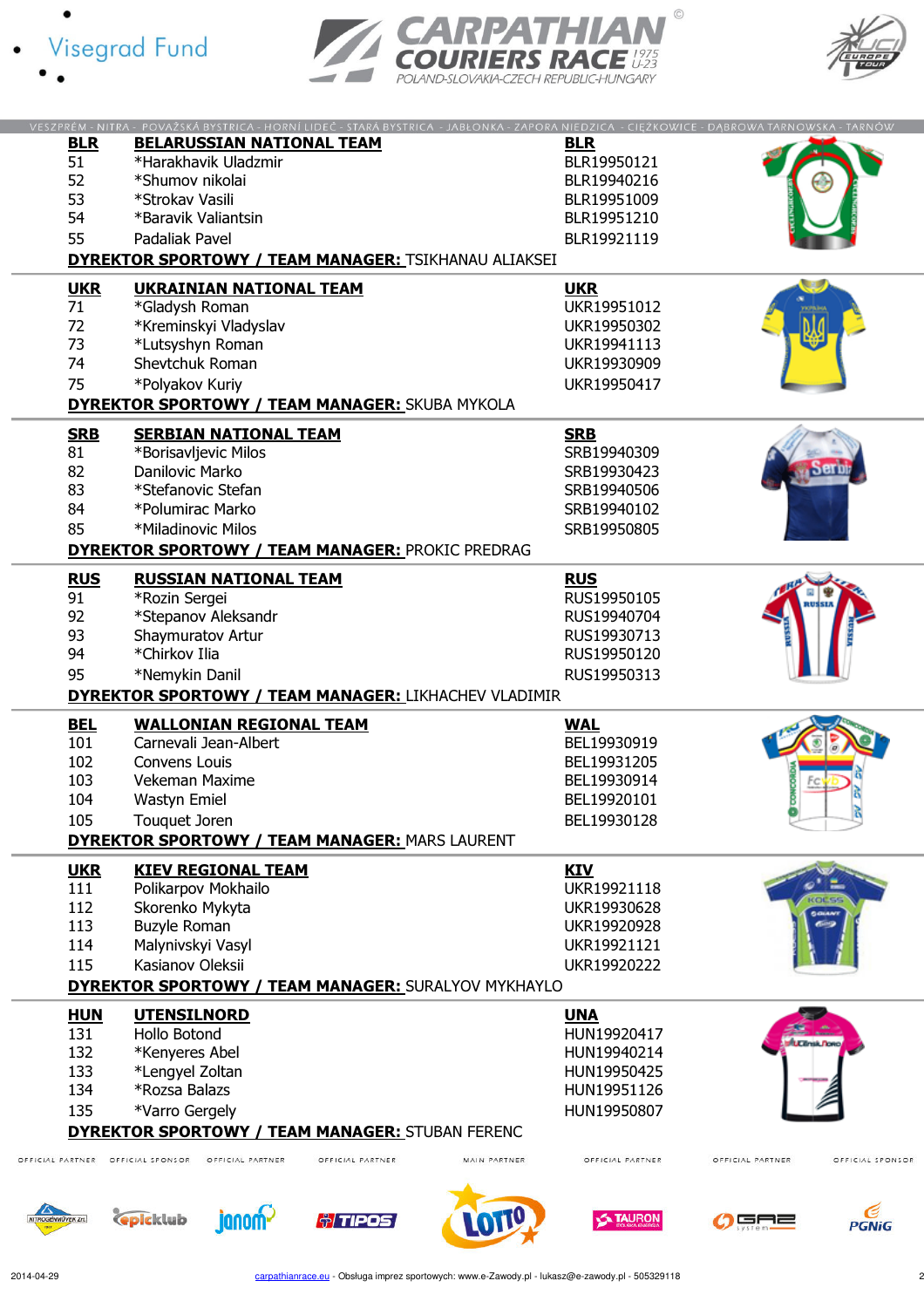





|                        | VESZPRÉM - NITRA - POVAŽSKÁ BYSTRICA - HORNÍ LIDEČ - STARÁ BYSTRICA - JABŁONKA - ZAPORA NIEDZICA - CIĘŻKOWICE - DĄBROWA TARNOWSKA - TARNÓW |              |                  |                  |                          |
|------------------------|--------------------------------------------------------------------------------------------------------------------------------------------|--------------|------------------|------------------|--------------------------|
|                        |                                                                                                                                            |              |                  |                  |                          |
| <b>AUT</b>             | <b>TIROL CYCLIN TEAM</b>                                                                                                                   |              | <b>TIR</b>       |                  |                          |
| 141                    | *Bosman Patrick                                                                                                                            |              | AUT19940116      |                  |                          |
| 142                    | *Muhlberger Gregor                                                                                                                         |              | AUT19940404      |                  |                          |
|                        |                                                                                                                                            |              |                  |                  |                          |
| 143                    | *Schipflinger Florian                                                                                                                      |              | AUT19950304      |                  |                          |
| 144                    | *Schultus Patric                                                                                                                           |              | AUT19940127      |                  |                          |
| 145                    | *Wachter Alexander                                                                                                                         |              | AUT19950121      |                  |                          |
|                        | <b>DYREKTOR SPORTOWY / TEAM MANAGER: GLIVAR SRECKO</b>                                                                                     |              |                  |                  |                          |
|                        |                                                                                                                                            |              |                  |                  |                          |
| <b>POL</b>             | <b>WIBATECH FUJI ŻORY</b>                                                                                                                  |              | <b>WIB</b>       |                  |                          |
| 151                    | Mrozek Wiktor                                                                                                                              |              | POL19930729      |                  | <b><i>I WIRATECH</i></b> |
| 152                    | Kott Konrad                                                                                                                                |              | POL19931118      |                  |                          |
| 153                    | *Jaromin Piotr                                                                                                                             |              | POL19940608      |                  |                          |
| 154                    | *Rowicki Wojciech                                                                                                                          |              | POL19951027      |                  |                          |
|                        | <b>DYREKTOR SPORTOWY / TEAM MANAGER: MROZEK WALDEMAR</b>                                                                                   |              |                  |                  |                          |
|                        |                                                                                                                                            |              |                  |                  |                          |
| <u>ALG</u>             | <b>VELO CLUB SOVAC</b>                                                                                                                     |              | <b>VCS</b>       |                  |                          |
| 161                    | Hamza Abderahmane Mahdi                                                                                                                    |              | ALG19920219      |                  |                          |
| 162                    | Hamza Faycal                                                                                                                               |              | ALG19920906      |                  |                          |
| 163                    | Barbari Adil                                                                                                                               |              | ALG19930227      |                  |                          |
|                        |                                                                                                                                            |              |                  |                  |                          |
| 164                    | Merdj Hamza                                                                                                                                |              | ALG19931016      |                  |                          |
|                        |                                                                                                                                            |              |                  |                  |                          |
| 165                    | *Benrais Nadir                                                                                                                             |              | ALG19940909      |                  |                          |
|                        | <b>DYREKTOR SPORTOWY / TEAM MANAGER: HAMZA MADJID</b>                                                                                      |              |                  |                  |                          |
| <b>BEL</b>             | <b>COLOR CODE - BIOWANZE</b>                                                                                                               |              | CCB              |                  |                          |
| 171                    | Kerf Jerome                                                                                                                                |              | BEL19930901      |                  |                          |
| 172                    | <b>Warnier Antoine</b>                                                                                                                     |              | BEL19930624      |                  |                          |
|                        |                                                                                                                                            |              |                  |                  |                          |
| 173                    | Delfosse Florent                                                                                                                           |              | BEL19930828      |                  |                          |
| 174                    | *Kaise Julien                                                                                                                              |              | BEL19950112      |                  |                          |
| 175                    | *Mertz Remy                                                                                                                                |              | BEL19950717      |                  |                          |
|                        | <b>DYREKTOR SPORTOWY / TEAM MANAGER: VANDENBROUCKE JEAN DENIS</b>                                                                          |              |                  |                  |                          |
|                        |                                                                                                                                            |              |                  |                  |                          |
| <b>GER</b>             | <b>LKT TEAM BRANDENBURG</b>                                                                                                                |              | <b>LKT</b>       |                  |                          |
| 181                    | *Schulze Julian                                                                                                                            |              | GER19950109      |                  |                          |
| 182                    | *Berger Leon                                                                                                                               |              | GER19950523      |                  |                          |
| 183                    | Koch Janas                                                                                                                                 |              | GER19930625      |                  |                          |
| 184                    | *Soballa Carl                                                                                                                              |              | GER19940919      |                  |                          |
| 185                    | *Willwohl Willi                                                                                                                            |              | GER19940831      |                  |                          |
|                        | <b>DYREKTOR SPORTOWY / TEAM MANAGER: MAX MICHAEL</b>                                                                                       |              |                  |                  |                          |
|                        |                                                                                                                                            |              |                  |                  |                          |
| <b>JPN</b>             | VINI FANTINI - NIPPO - DE ROSA                                                                                                             |              | <b>VFN</b>       |                  |                          |
| 191                    | Grosu Eduard                                                                                                                               |              | ROU19920904      |                  |                          |
| 192                    | Magnusson Kim Anton                                                                                                                        |              | SWE19920831      |                  |                          |
| 193                    | Kuroeda Shiki                                                                                                                              |              | JPN19920108      | $\bullet$ NIPP(  |                          |
| 194                    | Paulus Daniel                                                                                                                              |              | AUT19930310      |                  |                          |
| 195                    | Koishi Yuma                                                                                                                                |              | JPN19930915      |                  |                          |
|                        | <b>DYREKTOR SPORTOWY / TEAM MANAGER: GIULIANI STEFANO</b>                                                                                  |              |                  |                  |                          |
|                        |                                                                                                                                            |              |                  |                  |                          |
| <b>CZE</b>             | <b>SKC TUFO PROSTEJOV</b>                                                                                                                  |              | <b>SKC</b>       |                  |                          |
| 201                    | Filip Jakub                                                                                                                                |              | CZE19920731      |                  |                          |
| 202                    | Vrazel Viktor                                                                                                                              |              | CZE19920713      |                  |                          |
| 203                    | *Lichnovsky Ludek                                                                                                                          |              | CZE19950209      |                  |                          |
| 205                    | Zahalka Matej                                                                                                                              |              | CZE19931204      |                  |                          |
|                        | <b>DYREKTOR SPORTOWY / TEAM MANAGER: MRACEK MICHAL</b>                                                                                     |              |                  |                  |                          |
|                        |                                                                                                                                            |              |                  |                  |                          |
| FFICIAL PARTNER        | OFFICIAL SPONSOR<br>OFFICIAL PARTNER<br>OFFICIAL PARTNER                                                                                   | MAIN PARTNER | OFFICIAL PARTNER | OFFICIAL PARTNER | OFFICIAL SPONSOR         |
|                        |                                                                                                                                            |              |                  |                  |                          |
|                        |                                                                                                                                            |              |                  |                  |                          |
| <b>ROGÉNMÜVEK Zrt.</b> | <b><i><u>Cepicklub</u></i></b><br><b><i>†TIPOS</i></b>                                                                                     |              | <b>TAURON</b>    | GA2              |                          |
|                        | janom~                                                                                                                                     |              |                  |                  | <b>PGNiG</b>             |

 $\circ$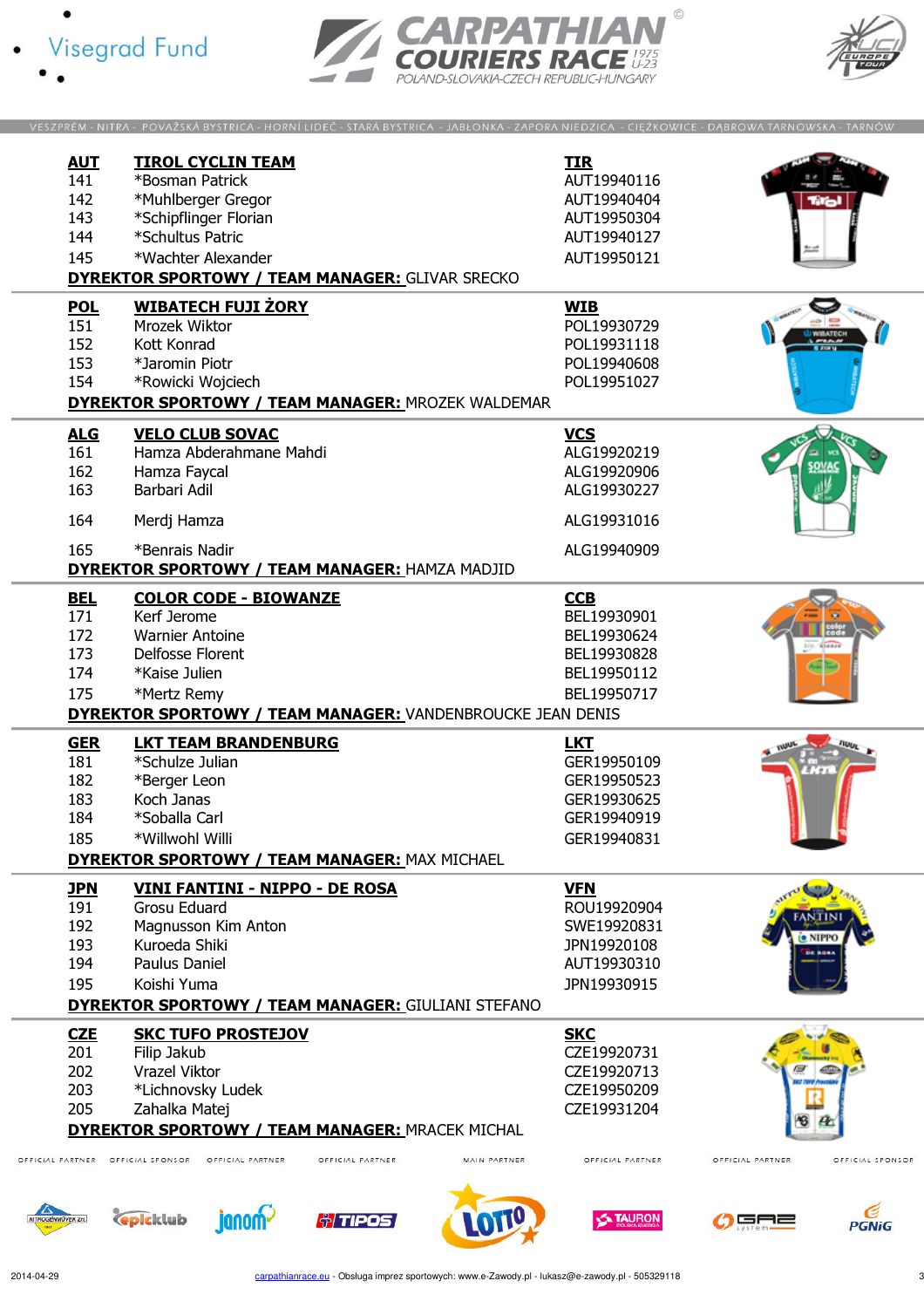





|            | VESZPRÉM - NITRA - POVAŽSKÁ BYSTRICA - HORNÍ LIDEČ - STARÁ BYSTRICA - JABŁONKA - ZAPORA NIEDZICA - CIĘŻKOWICE - DĄBROWA TARNOWSKA - TARNÓW |             |                    |
|------------|--------------------------------------------------------------------------------------------------------------------------------------------|-------------|--------------------|
| <b>AUT</b> | <b>GEBRUDER WEISS - OBERNDORFER</b>                                                                                                        | <b>GWO</b>  |                    |
|            |                                                                                                                                            |             |                    |
| 221        | Gogol Michael                                                                                                                              | AUT19931104 |                    |
| 222        | Kendler Benedikt                                                                                                                           | GER19921009 |                    |
| 223        | Koudela Tomas                                                                                                                              | CZE19920401 |                    |
|            |                                                                                                                                            |             |                    |
| 224        | Kuen Maximilian                                                                                                                            | AUT19920526 |                    |
|            |                                                                                                                                            |             |                    |
| 225        | Meier Aleksander                                                                                                                           | GER19920128 |                    |
|            | <b>DYREKTOR SPORTOWY / TEAM MANAGER: KIRH MIROSLAV</b>                                                                                     |             |                    |
|            |                                                                                                                                            |             |                    |
| <b>SVK</b> | <b>EPIC JANOM GREENWAY</b>                                                                                                                 | <b>JAN</b>  |                    |
| 231        | *Kovacik Juraj                                                                                                                             | SVK19941210 |                    |
| 232        | Chalupcik Jan                                                                                                                              | SVK19930125 |                    |
| 233        | *Lajcha Juraj                                                                                                                              | SVK19940206 |                    |
| 234        | *Holomek Milan                                                                                                                             |             |                    |
|            |                                                                                                                                            | SVK19950911 |                    |
| 235        | *Duben Martin                                                                                                                              | SVK19950314 |                    |
|            | <b>DYREKTOR SPORTOWY / TEAM MANAGER: RISKA MARTIN</b>                                                                                      |             |                    |
|            | <b>BAUKNECHT AUTHOR</b>                                                                                                                    | <b>BAU</b>  |                    |
| <b>CZE</b> |                                                                                                                                            |             |                    |
| 241        | Dvorsky David                                                                                                                              | CZE19920611 |                    |
| 242        | *Kalojiros Tomas                                                                                                                           | CZE19940803 | <b>Hauknecht</b>   |
| 243        | <b>Zechmeister Tomas</b>                                                                                                                   | CZE19930630 |                    |
| 244        | *Kasperkiewicz Przemysław                                                                                                                  | POL19940301 |                    |
| 245        | Kaduch Jan                                                                                                                                 | CZE19920606 |                    |
|            |                                                                                                                                            |             |                    |
|            | <b>DYREKTOR SPORTOWY / TEAM MANAGER: FIALA OTAKAR</b>                                                                                      |             |                    |
| <b>SVK</b> | <b>DUKLA TRENCIN TREK</b>                                                                                                                  | <b>DUK</b>  |                    |
| 251        | *Baska Erik                                                                                                                                | SVK19940112 |                    |
| 252        | *Dasko Mario                                                                                                                               | SVK19940630 |                    |
|            |                                                                                                                                            |             | uuar               |
| 253        | *Malovec Lubos                                                                                                                             | SVK19940210 |                    |
| 254        | <b>Taragel Filip</b>                                                                                                                       | SVK19920519 |                    |
|            | DYREKTOR SPORTOWY / TEAM MANAGER: VALACH JAN                                                                                               |             |                    |
| <b>NOR</b> | <b>MOTIV 3 PRO CYCLING TEAM</b>                                                                                                            | <b>MPC</b>  |                    |
| 261        | Kristoffersen Anders                                                                                                                       |             |                    |
|            |                                                                                                                                            | NOR19930327 |                    |
| 262        | *Fandrem Sivert                                                                                                                            | NOR19940310 | Motiv <sup>3</sup> |
| 263        | *Hakenrud Anders Lie                                                                                                                       | NOR19940206 |                    |
|            |                                                                                                                                            |             |                    |
| 264        | *Kleiven Njal Eivind                                                                                                                       | NOR19940501 |                    |
| 265        | *Lunder Nikolai Tefre                                                                                                                      | NOR19941012 |                    |
|            | <b>DYREKTOR SPORTOWY / TEAM MANAGER: HAKENRUD GUNNAR</b>                                                                                   |             |                    |
| <b>NED</b> | <b>BELKIN DE JONGE RENNER</b>                                                                                                              | <b>JOR</b>  |                    |
| 271        | *Bos Maikel                                                                                                                                | NED19940507 |                    |
|            |                                                                                                                                            |             |                    |
| 272        | *Vid Bogaert Sem                                                                                                                           | NED19950703 | belkin             |
| 273        | Sanders Dajo                                                                                                                               | NED19920317 |                    |
| 274        | <b>Bal Tom</b>                                                                                                                             | NED19921201 |                    |
| 275        | *Verhoeven Mike                                                                                                                            | NED19940821 |                    |
|            |                                                                                                                                            |             |                    |

DYREKTOR SPORTOWY / TEAM MANAGER: WILDEMAN HENK

OFFICIAL PARTNER OFFICIAL SPONSOR OFFICIAL PARTNER

OFFICIAL PARTNER

MAIN PARTNER

OFFICIAL PARTNER

OFFICIAL PARTNER

OFFICIAL SPONSOR





**janom** 











2014-04-29 carpathianrace.eu - Obsługa imprez sportowych: www.e-Zawody.pl - lukasz@e-zawody.pl - 505329118 4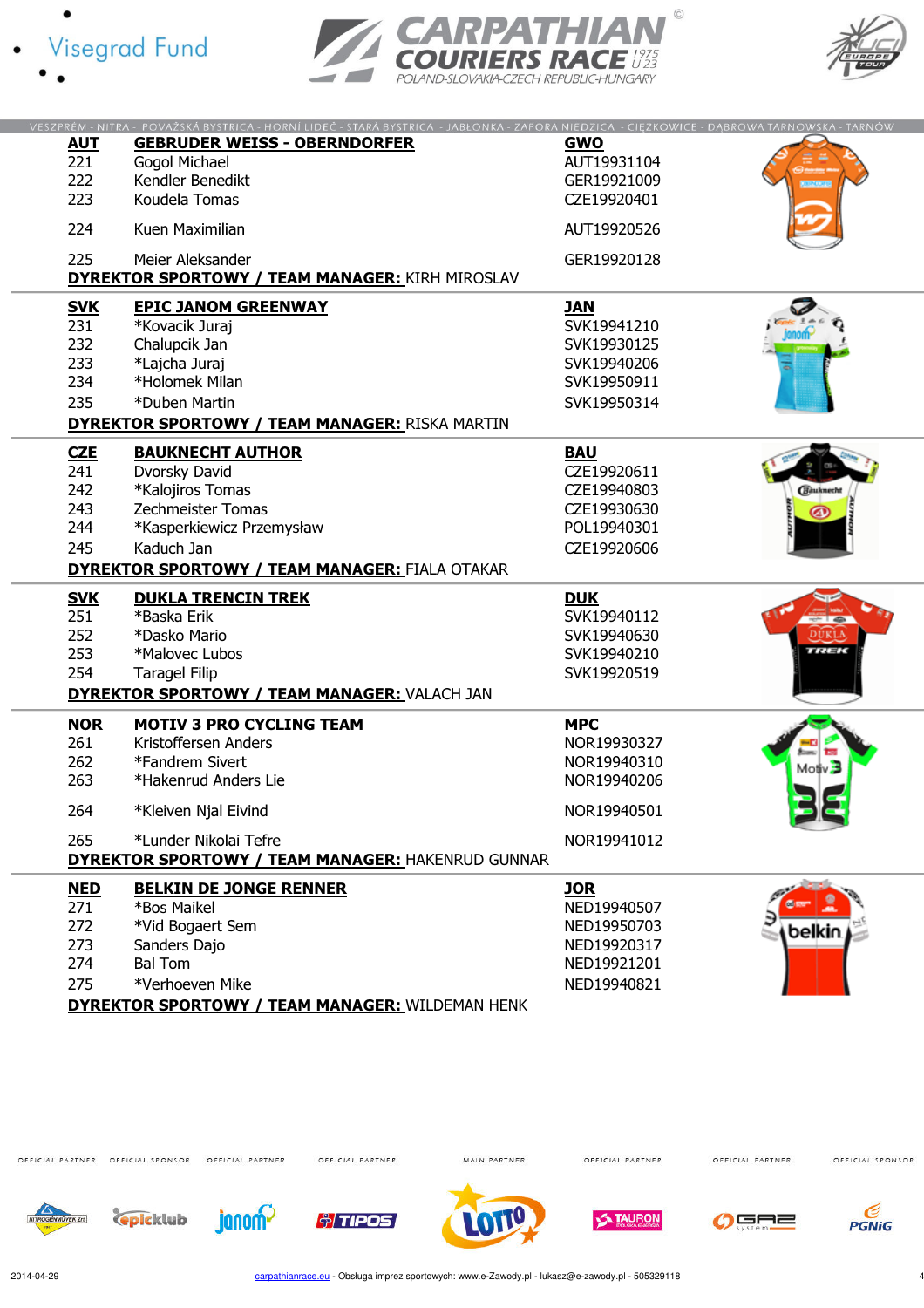





|                           | VESZPRÉM - NITRA - POVAŽSKÁ BYSTRICA - HORNÍ LIDEČ - STARÁ BYSTRICA - JABŁONKA - ZAPORA NIEDZICA - CIĘŻKOWICE - DĄBROWA TARNOWSKA - TARNÓW |                      |              |                  |                  |                      |
|---------------------------|--------------------------------------------------------------------------------------------------------------------------------------------|----------------------|--------------|------------------|------------------|----------------------|
| <b>POL</b>                | <b>TARNOVIA TARNOWO PODGÓRNE</b>                                                                                                           |                      |              | <b>TAR</b>       |                  |                      |
| 291                       | *Hercog Jakub                                                                                                                              |                      |              | POL19941004      |                  |                      |
| 292                       | Kordus Adam                                                                                                                                |                      |              | POL19920706      |                  |                      |
| 293                       | *Wilgus Wojciech                                                                                                                           |                      |              | POL19950218      |                  |                      |
| 294                       | *Krzywda Patryk                                                                                                                            |                      |              | POL19950311      |                  |                      |
| 295                       | *Radzicki Adam                                                                                                                             |                      |              | POL19950305      |                  |                      |
|                           | <b>DYREKTOR SPORTOWY / TEAM MANAGER: BRONSKI PIOTR</b>                                                                                     |                      |              |                  |                  |                      |
|                           |                                                                                                                                            |                      |              |                  |                  |                      |
| <b>ITA</b>                | <b>DELIO GALLINA COLOSIO</b>                                                                                                               |                      |              | <b>DEL</b>       |                  |                      |
| 301                       | Gallio Giacomo                                                                                                                             |                      |              | ITA19920316      |                  |                      |
| 302                       | Gabburo Davide                                                                                                                             |                      |              | ITA19930401      |                  | <b>DELIO SCALLIN</b> |
| 303                       | Meggiorini Andrea                                                                                                                          |                      |              | ITA19920113      |                  |                      |
| 304                       | *Maronese Marco                                                                                                                            |                      |              | ITA19941225      |                  |                      |
| 305                       | Bianchini Paolo                                                                                                                            |                      |              | ITA19920118      |                  |                      |
|                           | <b>DYREKTOR SPORTOWY / TEAM MANAGER: TURCHETTI MARIOCESARE</b>                                                                             |                      |              |                  |                  |                      |
| <b>NED</b>                | <b>CYCLINGTEAM DE IJSSELSTREEK</b>                                                                                                         |                      |              | <b>IJS</b>       |                  |                      |
| 311                       | *Van Dorp Kenneth                                                                                                                          |                      |              | NED19940429      |                  |                      |
| 312                       | Van De Put Peter                                                                                                                           |                      |              | NED19920719      |                  |                      |
|                           |                                                                                                                                            |                      |              |                  |                  |                      |
| 313                       | Koedijk Matthijs                                                                                                                           |                      |              | NED19931004      |                  |                      |
| 314                       | *Coster Kevin                                                                                                                              |                      |              | NED19950916      |                  |                      |
| 315                       | Van Engelen Ande                                                                                                                           |                      |              | NED19930316      |                  |                      |
|                           | <b>DYREKTOR SPORTOWY / TEAM MANAGER: VAN LOO GERRIT</b>                                                                                    |                      |              |                  |                  |                      |
| <u>POL</u>                | <b>POGOŃ MOSTOSTAL PUŁAWY</b>                                                                                                              |                      |              | <b>PMP</b>       |                  |                      |
| 321                       | Haba Grzegorz                                                                                                                              |                      |              | POL19920130      |                  |                      |
| 322                       | Foltyn Jakub                                                                                                                               |                      |              | POL19920312      |                  |                      |
| 323                       | Jeziorski Rafał                                                                                                                            |                      |              | POL19930604      |                  |                      |
| 324                       | *Kietliński Wojciech                                                                                                                       |                      |              | POL19940421      |                  |                      |
|                           |                                                                                                                                            |                      |              |                  |                  |                      |
|                           |                                                                                                                                            |                      |              |                  |                  |                      |
| 325                       | Czerkies Michał                                                                                                                            |                      |              | POL19920930      |                  |                      |
|                           | <b>DYREKTOR SPORTOWY / TEAM MANAGER: ŚWIDERSKI ŁUKASZ</b>                                                                                  |                      |              |                  |                  |                      |
| <b>ESP</b>                | <b>TELECOM GIMEX</b>                                                                                                                       |                      |              | <b>TMG</b>       |                  |                      |
| 331                       | *Talaga Patryk                                                                                                                             |                      |              | POL19950402      |                  |                      |
| 332                       | *Brożyna Piotr                                                                                                                             |                      |              | POL19950217      |                  | <b>REAL</b>          |
| 333                       |                                                                                                                                            |                      |              | POL19950422      |                  |                      |
|                           | *Kasperkiewicz Maciej<br>Kaczmarek Jakub                                                                                                   |                      |              |                  |                  |                      |
| 334                       |                                                                                                                                            |                      |              | POL19930927      |                  |                      |
| 335                       | Rios Cristian                                                                                                                              |                      |              | COL19930704      |                  |                      |
|                           | <b>DYREKTOR SPORTOWY / TEAM MANAGER: OTIN LUIS VICENTE</b>                                                                                 |                      |              |                  |                  |                      |
| <b>POL</b>                | <b>TC CHROBRY GŁOGÓW</b>                                                                                                                   |                      |              | <b>CLG</b>       |                  |                      |
| 341                       | *Stosz Patryk                                                                                                                              |                      |              | POL19940715      |                  |                      |
| 342                       | Zając Bartosz                                                                                                                              |                      |              | POL19930212      |                  | <b>CHROBRY</b>       |
| 343                       | <b>Krakowiak Norbert</b>                                                                                                                   |                      |              | POL19930220      |                  |                      |
| 344                       | Kasperek Michał                                                                                                                            |                      |              | POL19931217      |                  |                      |
| 345                       | *Suchecki Krzysztof                                                                                                                        |                      |              | POL19940602      |                  |                      |
|                           | <b>DYREKTOR SPORTOWY / TEAM MANAGER: BAŁD BOLESŁAW</b>                                                                                     |                      |              |                  |                  |                      |
|                           |                                                                                                                                            |                      |              |                  |                  |                      |
| <b>BEL</b>                | <b>LOTTO BELISOL U23</b>                                                                                                                   |                      |              | <b>LBL</b>       |                  |                      |
| 351                       | <b>McLay Daniel</b>                                                                                                                        |                      |              | GBR19920103      |                  |                      |
| 352                       | <b>Capiot Amaury</b>                                                                                                                       |                      |              | BEL19930625      |                  | LOTTO<br>BEL SOL     |
| 353                       | Craeghs Maarten                                                                                                                            |                      |              | BEL19920203      |                  |                      |
| 354                       | *McCormick Hayden                                                                                                                          |                      |              | NZL19940101      |                  |                      |
| 355                       | *Vanderaerden Massimo                                                                                                                      |                      |              | BEL19950121      |                  |                      |
|                           | <b>DYREKTOR SPORTOWY / TEAM MANAGER: ROES CARL</b>                                                                                         |                      |              |                  |                  |                      |
| <b>FFICIAL PARTNER</b>    | OFFICIAL SPONSOR<br>OFFICIAL PARTNER                                                                                                       | OFFICIAL PARTNER     | MAIN PARTNER | OFFICIAL PARTNER | OFFICIAL PARTNER | OFFICIAL SPONSOR     |
|                           |                                                                                                                                            |                      |              |                  |                  |                      |
|                           |                                                                                                                                            |                      |              |                  |                  |                      |
| <b>NITROGÉNMÜVEK Zrt.</b> | janom-<br><b><i><u>epicklub</u></i></b>                                                                                                    | <u> ଖ୍ରୀ TIPOS j</u> |              | <b>NTAURON</b>   | GAZ              | <b>PGNiG</b>         |